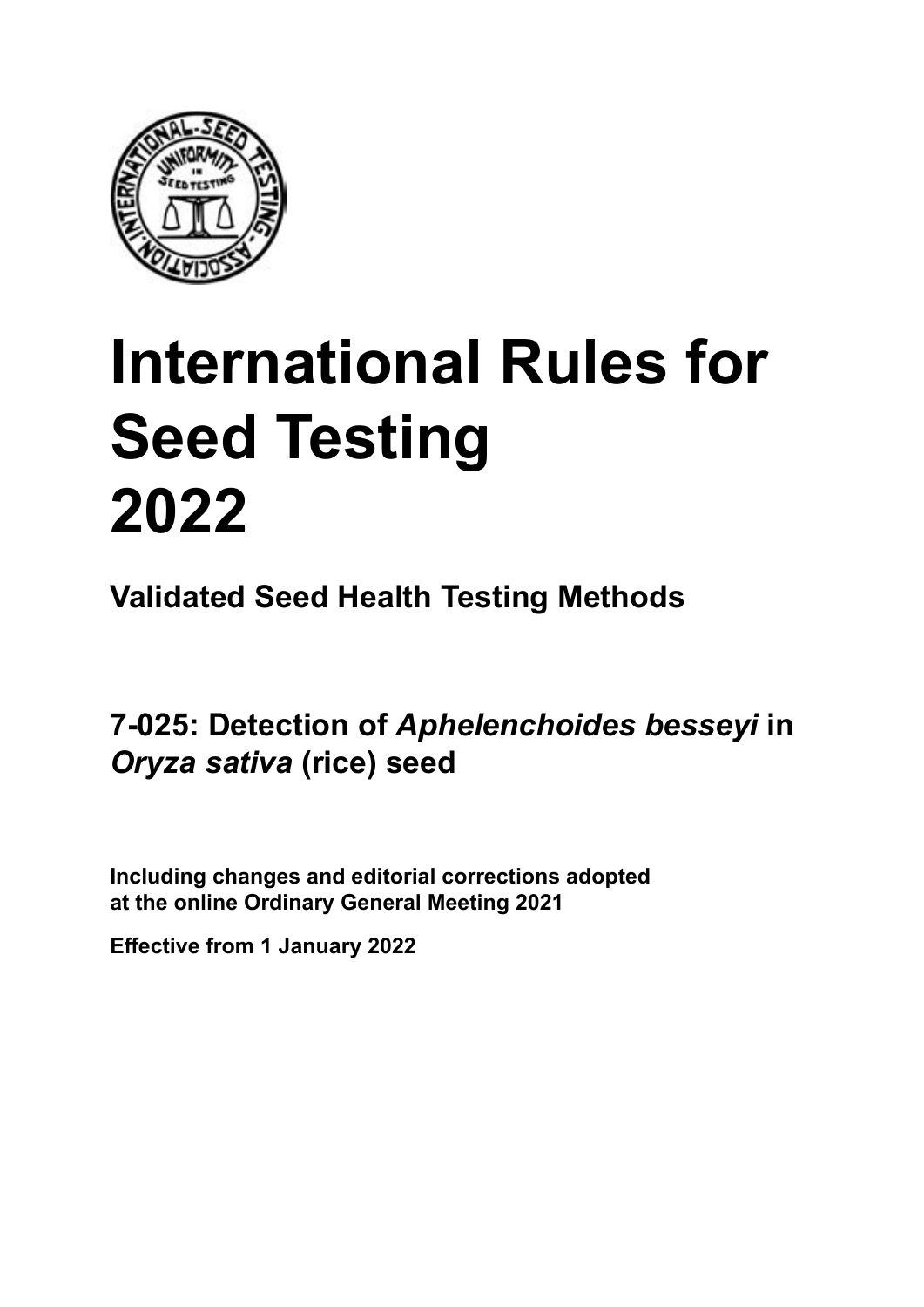## **Validation reports**

See References. Copies are available by e-mail from the<br>ISTA Secretariat at ista.office@ista.ch. ISTA Secretariat at ista.office@ista.ch.

lems relating to this method to the ISTA Seed Health Com-<br>mittee, c/o ISTA Secretariat. mittee, c/o ISTA Secretariat.<br>i Please send comments, suggestions or reports of prob-

# **Limitation de responsabilité Disclaimer**

Whilst ISTA has taken care to ensure the accuracy of the<br>methods and information described in this method description, ISTA shall not be liable for any loss or damage, etc.<br>resulting from the use of this method.<br>. resulting from the use of this method. Whilst ISTA has taken care to ensure the accuracy of the methods and information described in this method descrip-<br>tion, ISTA shall not be liable for any loss or damage, etc. tion, ISTA shall not be liable for any loss or damage, etc.<br>resulting from the use of this method.

# **Medidas de seguridad Sicherheitsmaßnahmen Sécurité Safety precautions**

Ensure you are familiar with hazard data and take Ensure you are familiar with hazard data and take<br>appropriate safety precautions, especially during weighing out of ingredients. It is assumed that persons carrying out this test are in a laboratory suitable for carrying out microbiological procedures and familiar with the principles of Good Laboratory Practice, Good Microbiological Practice, and aseptic techniques. Dispose of all waste materials in an appropriate way (e.g. autoclaving, disinfection) and in accordance with local health, environmental and safety regulations. Glade 7: Validated Deed Health Testing holes by Safety precentions and the Sacrifice of the New York (2022Validation reports of the New York (2022Validation reports of the New York (2022Validation reproduces a statistical microbiological procedures and familiar with the principles<br>of Good Laboratory Practice, Good Microbiological Practice,<br>and aseptic techniques. Dispose of all waste materials in<br>an appropriate way (e.g. autoclaving, disinf fallstoffe sind auf geeignete Weise und entsprechend der vor Ort über der vor Ort über und Umwelt- und Umwelt-<br>Eine und Umwelt-Effective Counter of Nicholas Devel Teach Teach Teach Devel Safety precedutions<br>
Validation reports<br>
Safety precedution reports and the symbol state of the sementic of the symbol state of the based delay and share<br>
Propose of Good Laboratory Practice, Good Microbiological Practice,<br>and aseptic techniques. Dispose of all waste materials in<br>an appropriate way (e.g. autoclaving, disinfection) and in Validation reports<br>
Since The Texture 1988 and the system of the Since Theorem and the Since Theorem and the system of the Since The Since The Since The Since The Since The Since The Since The Since The Since The Since The Ensure you are familiar with hazard data and take<br>appropriate safety precautions, especially during weighing<br>out of ingredients. It is assumed that persons carrying<br>out this test are in a laboratory suitable for carrying o

# **Nota sobre el uso de traducciones Anmerkung zur Benutzung der Übersetzungen Note on the use of the translations**

The electronic version of the International Rules for Seed Testing includes the English, French, German and Spanish versions. If there are any questions on interpretation of the ISTA Rules, the English version is the definitive version. The electronic version of the International Rules for Seed Testing includes the English,<br>French, German and Spanish versions. If there are any questions on interpretation of the<br>ISTA Rules, the English version is the defin The electronic version of the International Rules for Seed Testing includes the English,<br>French, German and Spanish versions. If there are any questions on interpretation of the

Published by **Extending Association (ISTA)** The International Seed Testing Association (ISTA) Zürichstr. 50, CH-8303 Bassersdorf, Switzerland

© 2022 International Seed Testing Association (ISTA)

Alle Rechte vorbehalten. Kein Teil dieses Werkes darf in irgendwelcher Form oder durch Online ISSN 2310-3655

All rights reserved. No part of this publication may be reproduced, stored in any retrieval All rights reserved. No part of this publication may be reproduced, stored in any retrieval<br>system or transmitted in any form or by any means, electronic, mechanical, photocopying,<br>recording or otherwise, without prior per recording or otherwise, without prior permis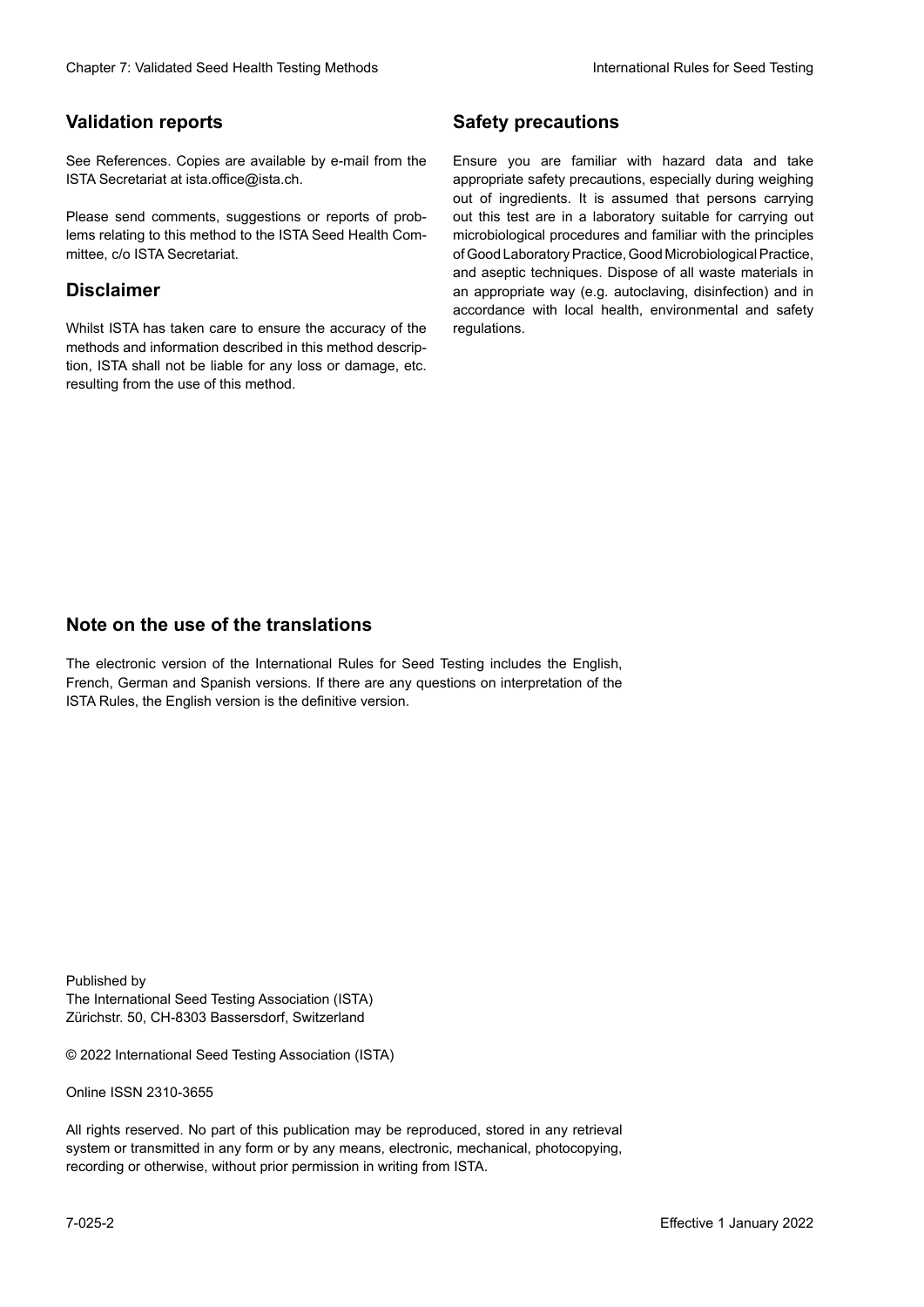# 7-025: Detection of *Aphelenchoides besseyi* in *Oryza* **semillas de** *Oryza sativa* **(arroz) von** *Oryza sativa* **(Reis) semences de** *Oryza sativa* **(riz)** *sativa* **(rice) seed**

**Host:** *Oryza sativa* L. Pathogen(s): Aphelenchoides besseyi Christie

Authors: Remeeus, P.M.<sup>1</sup> & Pelazza, N.<sup>2</sup>

<sup>1</sup> Naktuinbouw, P.O. Box 40, 2370 AA Roelofarends-Netherlands

2 Ente Nazionale delle Sementi Elette, Via F.lli Laviny, 35, 13100 Vercelli, Italy Italie 35, 13100 Vercelli, Italy veen, Netherlands<br>
<sup>2</sup> Ente Nazionale delle Sementi Elette, Via F.lli Laviny,<br>
<sup>25</sup> 13100 Verselli, Italy

E-mail: milano-labvercelli@ense.it E-Mail: milano-labvercelli@ense.it Courriel : milano-labvercelli@ense.it E-mail: milano-labvercelli@ense.it

# **Historial de revisiones Revisionsstand Historique de la révision Revision history**

Versión 1.0, 2007-10-08 Version Version 1.0, 2007-10-08

- versión 1.0, 2007-10-08<br>Definición de la tamaño de la tamaño de la tamaño de la tamaño de la tamaño de la tamaño de la tamaño de la ta sion 1.1 version 1.0,  $200/-10-08$ Version  $1.1$ ,  $2013-01-01$ : Definition of sample size  $2007 - 10 - 08$ Version 1.1, 2013-01-01: Definition of sample size
- Version 1.2, 2014-01-01: Addition of positive control
- Version 1.3, 2017-01-01: Sample and subsample sizes changed; Reporting results revised
- Version 1.4, 2020-01-01: Revision of text on extraction and identification criteria based on review by Prof. Gerrit Karssen and Corinne Sarniguet
- Version 1.5, 2021-01-01: Sample size revised

## **Antecedentes Hintergrund Background** révisé

*Aphelenchoides besseyi* Christie (1942) is widely distributed in all rice-growing areas (Fortuner & Williams, tributed in all rice-growing areas (Fortuner & Williams, 1975). A. besseyi is a seed-transmitted nematode and therefore important from the point of view of quarantine therefore important from the point of view of quarantine (Gergon & Mew, 1991). The European and Mediterranean Plant Protection Organization (EPPO) has nuhlished a simple method to test rice seeds in order to detect A. besseyi in seed lots for quarantine purposes (EPPO, 1998). Until now a standardised method for detecting and<br>estimating numbers of 4, becausi has now heap present. estimating numbers of *A. besseyi* has never been presented to ISTA. Using dehulled seeds for the extraction of the nematodes resulted in an increased number of nematodes resulted in an increased number of nematodes  $n_{\text{max}}$  I and  $n_{\text{min}}$  and  $n_{\text{max}}$  under the parameter of parameters 2003). The suitability of this method for the detection of  $A$ . besseyi was confirmed in the peer validation study for  $2003$ ). The suitability of this include for the detection of  $r$ .  $v$ esse $y$  was committed in the peer vandation study for  $\sum_{n=1}^{\infty}$ White tip disease of rice (*Oryza sativa* L.) caused by  $\sum_{i=1}^{\infty}$ 1975). A. besseyi is a seed-transmitted nematode and<br>therefore important from the point of view of quarantine<br>(Gergon & Mew, 1991). The European and Mediterra-<br>nean Plant Protection Organization (EPPO) has pub-<br>lished a s nematodes resulted in an increased number of nematodes<br>compared to the existing EPPO method (Giudici *et al.*, *A. besseyi* was confirmed in the peer validation study for this method. International Rule International Rule International Rule Companies of Chapter 2: Validated Seed Testing Chapter 2: **Sativation** Chapter 2: **Sativation** Chapter 2: **Sativation** Chapter 2: **Sativation** Chapter 2: Validated nean Plant Protection Organization (EPPO) has pubthis method.

#### detección de *A. besseyi* fue confirmada en el estudio de validación de este método que se realizó entre pares. **Treated seed**

This method has not been validated for the determination of *A. besseyi* on treated seed. Seed treatments may affect

the performance of this method. (Definition of treatment: seed lot is submitted. See  $7.2.3$ .) *A. besseyi* en semillas tratadas. Los tratamientos a las se-*A.*  an behandeltem (gebeiztem) Saatgut. Saatgut sur semences traitées. Les traitements peuvent any process, physical, biological or chemical, to which a

#### Sample size Sample Sample Sample  $\sim$  and  $\rho$  are  $\sim$ ren, physikalischer, biologischer oder chemischer Natur,

size to be tested depend on the desir<br>(maximum acceptable percentage of detection limit (theoretical minimum number of pathogen<br>**Propossiles analyzed** which can be detected). The minipropagues per seeu which can be detected). The minithum recommended sample size is 1000 seeds and the maximum subsample size should be 250 seeds.<br> The sample (total number of seeds tested) and subsample Since Sumple (total number of secus tests **The Size to be tested depend on the desired tolerance standard**<br>(maximum acceptable percentage of seeds infested) and propagures per seed which can be detected). The mini-<br>mum recommended sample size is 1000 seeds and the<br>maximum subsample size should be 250 seeds. (maximum acceptable percentage of seeds infested) and propagules per seed which can be detected). The mini-

## detectado por semilla). El tamaño mínimo recomendado de la muestra es de 1000 semillas y el tamaño máximo de 1000 semillas y el tamaño de 1000 semillas y el tamaño de 1<br>La maximo de 1000 semillas y el tamaño de 1000 semillas y el tamaño de 1000 semillas y el tamaño de 1000 s **Materials der Nachweisen Samen) und der Nachweisen Einheiten Einheiten Einheiten Einheiten Einheiten Einheiten** <br>Die emption (nombre minimum terrorique de propagules de propagules de l'agent pathogène par semences pouvant et<br>La taille minimum recommandée de l'échantillon est de l'échantillon est de l'échantillon est de l'échantillon

- **Reference material:** reference cultures or other appropriate material Reference material: reference cultures or other appro-
- **Mill:** Husker TR-120 (Kett Electric Laboratory, Japan) or equivalent
- **Containers:** beakers 45 mm diameter
- **Counting dish:** any standard nematode counting dish (e.g. De Grisse dish 90 mm diameter) (e.g. De Grisse dish 90 mm diameter)
- **Sieves:** nylon, with meshes of 0.25 mm

**Incubator:** operating at  $25 \pm 2$  °C

**Incubator:** operating at 25  $\pm$ 2 °C<br>**Microscopes:** dissecting microscope, magnification ×50; high-power microscope, magnification ×1000

# **Methods**

Critical control points are indicated by CCP. de 50**×**; microscopio de alta potencia con aumento de  $\overline{\text{Critical}}$  control points are indicated by CCP.

- 1. Extraction
- 1.1 Denun the seeds by using<br>between the rolls (CCP). 1.1 Dehull the seeds by using a mill with a 1 mm distance
- between the rolls (CCP).<br>
1.2 Fit a nylon sieve, with a mesh of 0.25 mm, into a  $\frac{1}{1}$  de control se indicante control se indicated control se indicated control se indicated control se in the PCC.  $1.2 \times 10^{-11}$ beaker of 45 mm diameter and transfer kernels and hulls onto the nylon sieve. Fill this beaker with 20 ml  $1.25$  Schälen der Samen durch Verwendung einer Mühle mit der Samen  $2.5$ mms onto the hypon sleve. Fin this beaker while 20 mm<br>of water.<br>1.3 Leave the beaker undisturbed for 24 h at  $25 \pm 2$  °C. of water.
- 1.5 Leave the beaker diffusitive to  $24$  if at  $25 \pm 2$  C.
- 1.4 Remove the sieve from the beaker and squeeze it gently to remove excess liquid.
- 1.5 Baermann funnel or Oostenbrink dish can be used as alternative extraction methods (EPPO).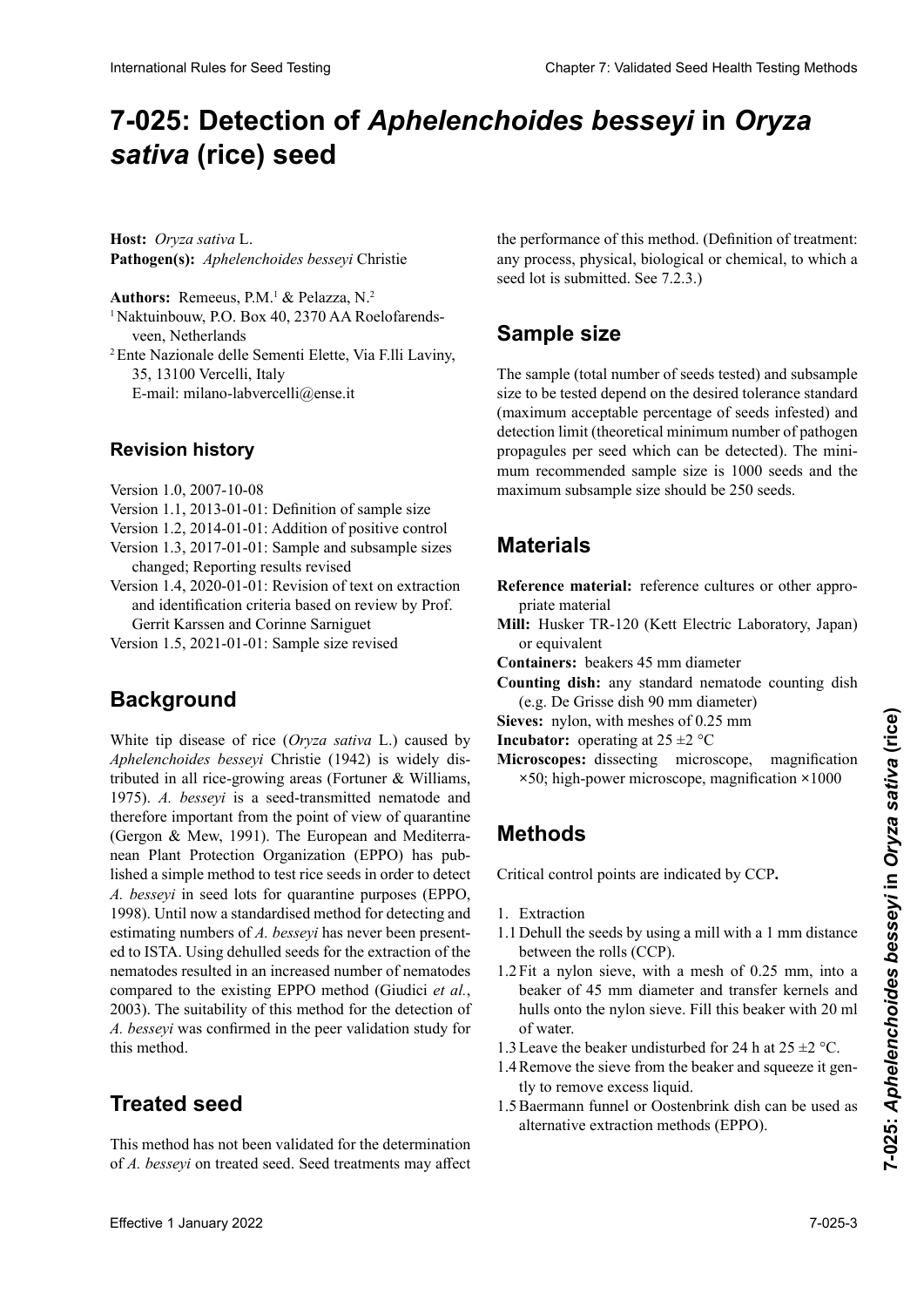- 2. Examination en reposo por 24 horas a reposo por 2. Examination
- 2. Examination<br>2.1 Pour water sample from the beaker into a counting dish.  $\frac{1}{4}$ dish. dish. dish.
- 2.2 Allow the sample to stand for at least 20 min to allow any nematodes to settle to the bottom of the counting<br>dish.<br>2.3 Count both inveniles and adults of A bessevi. in the dish. dish.<br>2.3 Count both juveniles and adults of *A. besseyi*, in the dish.
- counting dish under the dissecting microscope (mag-<br>nification ×50)(see General methods).<br>3 Confirmation/identification of suspect nematodes nification ×50)(see General methods).<br>3 Confirmation/identification of suspect nematodes
- 3. Confirmation/identification of suspect nematodes
- <sup>1</sup><br>3.1 Confirm the identification at a higher magnification of tos para permitir que cualquier nematodo se asiente en asiente en asiente en asiente en asiente en asiente en<br>x 1000 el *x*1000.<br>2.2 *A. besseyi* is a bisexual nematode (males are combonite de comptage au microscope au microscope à dissection (grossis-autorité de la partie de la partie de la<br>Districte **×**1000.
- mon): females  $(0.62-0.88$  mm) are usually slightly *A. bestery* entering the content of the content of the basic content of the basic content of the basic content of the state of the state of the state of the state of the state of the state of the state of the state of t der with a slightly offset lip region, stylet 10–13 μm 3. Confirmación/identificación de nematodos sospechosos 3.1 Confirmation con un aumento mayor de la industriale may be described aux des de la industriale may be described aux des de la industriale de la industriale de la industriale de la industriale de la industriale de la in 1000**×**. verse with slightly raised lips, usually between 05 % and 75 % of the body length. Spermatheca elongated oval, filled with sperm. Post-uterine sac is short, the length of the post uterine sac measures 2.5–3.5 times the width of the anal body (Hunt, 1993; EPPO, 2017). Tail conoid, length measuring 3.5–5 times the width of the anal body, armed with three to four mucronate processes (Fig. 1, 2). Compare with positive control. of the anal body, armed with three to four mucronate<br>processes (Fig. 1, 2). Compare with positive control.<br>See Hockland (2001) or EPPO (2017) for an overview of morphologically comparable *Aphelenchoides* speof morphologically comparable *Aphelenchoides* spe-<br>cies or Sánchez-Monge *et al*. (2015) for an overview<br>of plant-parasitic *Aphelenchoides* species. of plant-parasitic *Aphelenchoides* species. Clearior 7. Validierte Festival Treista behologie<br>
2. Examination control ab any term in the same of the absolute Prince Clearior Clearior Clearior Clearior Clearior Clearior Clearior Clearior Clearior Clearior Clearior C 2.2.1. Bessey is a sistemain nematode (mates are common): females  $(0.62-0.88 \text{ mm})$  are usually slightly longer than males  $(0.44-0.72 \text{ mm})$ . The body is slender with a aliability offset line negative at lett 10, 12 am 2.3 *A. besteut in die Stätte und adulten von die Bisexuel von die Stätte im Zühl*pore near anterior edge of the nerve ring. Vulva trans-Chaos 7 Voldated Sesel teel their spiral and other into the spiral and the spiral and the spiral and the spiral and the spiral and the spiral and the spiral and the spiral and the spiral and the spiral and the spiral and  $\frac{3.1 \text{ m}}{100 \text{ m}}$ . The longer than males  $(0.44-0.72 \text{ mm})$ . The body is slenlong. Lateral fields with four incisures. Excretory port litariant longues of the nerve ring. Vurva transverse with slightly raised lips, usually between 65 % oval, filled with sperm. Post-uterine sac is short, the<br>length of the post uterine sac measures 2.5–3.5 times<br>the width of the anal body (Hunt, 1993; EPPO, 2017). length of the post uterine sac measures 2.5–3.5 times

### eneral methods and electronic con-**General methods** comparables des espèces des espèces des et al. *(2015)* et al. *(2015)* pour une revue de se **General methods**

Reporting results: The result of a seed health test should indicate the scientific name of the pathogen detected and the test method used. When reported on an ISTA Certificate, results are entered under 'Other<br>Determinations' Determinations'.

*M* and the case of a hegative result (pathogen not detected<br>in any subsample) the results must be reported as 'not The report must indicate the number of seeds tested. In the case of a negative result (pathogen not detected in any subsample), the results must be reported as 'not<br>detected' detected'.

In the case of a positive result, the report must indi-In the case of a positive result, the report must indicate the mean number of nematodes per subsample participato de tecnología y el método de análisis utilizado. El método de análisis utilizado. and the number of positive subsamples out of the total number tested. dans les meur manipus et nématoues per subsample and the number of positive subsamples out of the total<br>number tested.

#### analizadas. En el caso de un resultado negativo (patógeno no desenschaftlichen Name des Krankheitserregers und die verwendete Methode enthalten. Bei Berichterstattung aanty assuranc<del>e</del> quer le nombre moyen de nématodes par sous-échan-Quality assurance<br>et le nombre total testées

#### $\mathbf{t}$ tectado en ninguna sub-muestra), los resultados de beneficial de beneficial de beneficial do en novas debeneficial do en novas de beneficial do en novas de beneficial do en novas de beneficial do en novas de benef  $\mathfrak m$ car como i pontes  $(\mathsf{corr})$ 'Weitere Untersuchungsergebnisse' einzutragen. Critical control points (CCP)

an the mill between each sample to prevent cross con-Clean the mill between each sample to prevent cross contamination (Step 1.1).

# y el número de sub-muestras positivas del número total Im Falle eines negativen Ergebnisses (Pathogen in kei-**Assurance qualité References**

- riae (Ritzema Bos, 1891). Proceedings of the Hel-<br>minthological Society of Washington. 19. 108–120. Allen, M. W. (1952). Taxonomic status of the bud and leaf nematodes related to *Aphelenchoides fraga*minthological Society of Washington, **19**, 108–120.
- EPPO (1998). EPPO Standards. Phytosanitary procedures. Limpiar el molinillo entre cada muestra para evitar conta-**Références** seeds. PM 3/38(1). 5 pp. http://archives.eppo. org/ EPPOStandards/PM3\_PROCEDURES/pm3-38-e.doc. *Aphelenchoides besseyi* test method for rice
- **Referencias** *fragariae* (Ritzema Bos, 1891). *Proceedings of the*  **34**, 155–157. **Kritische Kontrollpunkte (KKP)** and leaf nematodes related to *Aphelenchoides Aphelenchoides besseyi.* PM 7/39(1). *Bulletin EPPO* EPPO (2017). EPPO Standards. Diagnostic Protocols.
- Fortance, R. & Wilhams, R. S. S. C. (1999). Review of its<br>erature on *Aphelenchoides besseyi* Christie, 1942, leaf nematodes related to *Aphelenchoides fragaria right right right right <i>right <i>right <i>right <i><i>n***<sub>1</sub>** *<i>l***<sub>4</sub></sub>** *<i>l***<sub>4</sub>***l***<sub>4</sub>***l***<sub>4</sub>***l***<sub>4</sub>***l***<sub>4</sub>***l***<sub>4</sub>***l***<sub>4</sub>***l***<sub>4</sub>***l***<sub>4</sub>***l***<sub>4</sub>***l***<sub>4</sub>***l***<sub>4</sub>***l***<sub>4</sub>***l***<sub>4</sub>***l***<sub>4</sub>***l***<sub>4</sub>***l***<sub>4</sub>***l***<sub>4</sub>***l***<sub>4</sub>***l***<sub>4</sub>***l memininological Abstracts* **D++**, 1–+0. **Fortuner, R. & Williams, K. J. O. (1975). Review of lit-***Helminthological Abstracts* **B44**, 1–40.<br>*Corner* E.B. & Move T.W. (1991), Evalua *Aphelenchoides besseyi* emisite, 1942, the nematode causing 'white tip' disease in rice.<br> $H_1 + H_2 + H_3 + H_4 + H_5 + H_6$
- Gergon, E. B.  $\alpha$  Mew, T. W. (1991). Evaluation of methods. for detecting the hematode *Aphelenchoides besseyi* The detecting the hematode *Aphetencholdes* bessey!<br>Christie in routine seed testing of rice. Seed Science EPPOStandards/PM3\_PROCEDURES/pm3-38-e.doc. *fragariae* (Ritzema Bos, 1891). *Proceedings of the*  Fortuner, R. & Williams, K. J. O. (1975). Review of lit-*and Technology,* **19**, 647–654. Treminiological Abstracts **D44**, 1–40.<br>Gergon, E. B. & Mew, T. W. (1991). Evaluation of methods  $(L, D, \alpha)$  wew,  $(L, W, (1991)$ . Evaluation of filements. for detecting the nematode *Aphelenchoides besseyi*
- Giudici, M. L., Villa, B., Callegarin, A. M. & Tamborini, Giudici, M. L., Villa, B., Callegarin, A. M. & Tamborini,<br>L. (2003). White tip disease in Italian rice. *Proceedings* **34**, 155–157. *Aphelenchoides besseyi* test method for rice *Helminthological Abstracts* **B44**, 1–40. *of the 3rd International Temperate Rice Conference*, 10–13 March 2003, Punta de l'Este, Uruguay.
- Hockland, S. (2001). A pragmatic approach to identifying Aphelenchoides species for plant health quarantine and *Aphelenchoides* species for plant health quarantine and<br>pest management programmes. PhD thesis. University of Reading, UK.
- of Reading, UK.<br>Hunt, D.J. (1993). Aphelenchida, Longidoridae and Trichodoridae: Their systematics and bionomics.<br>Wallingford, UK; CABI Publishing. **Wallingford, UK; CABI Publishing.** Hunt, D.J. (1993). *Aphelenchida*, Longidoridae and Trichodoridae: Their systematics and bionomics. Wallingford, UK; CABI Publishing.
- Roberts, S. J., Phelps, K., Taylor, J. D. & Ridout, M. S. (1993). Design and interpretation of seed health<br>assays. In *Proceedings of the First ISTA Plant Disease*<br>*Committee Symposium on Seed Health Testing. Ottawa.* assays. In *Proceedings of the First ISTA Plant Disease* Committee Symposium on Seed Health Testing, Ottawa, Canada (ed. J. W. Sheppard), pp. 115–125, Agriculture<br>Canada, Ottawa, Canada.<br>Sánchez-Monge A Flores L. Salazar L. Hockland *Aphelenchoides* species for plant health quarantine and Canada, Ottawa, Canada.
- pest management of the management programmes. Phone and the set of the set of the end of the set of the set of the set of the set of the set of the set of the set of the set of the set of the set of the set of the set of t S. and Bert, W. (2015). An updated list of the plants n<br>Applementated with plant parasitic *Aphelenchoides* Trichodoridae: Their systematics and bionomics. Hockland, S. (2001). A pragmatic approach to identifying (*Nematoda*: Aphelenchoididae) and its implications for where we are the control of the control of the control of the control of the control of the control of the control of the control of the control of the control of the control of the control of the control of the control of  $R_{\text{max}}$  phenoment within the genes.  $200$  and,  $10(2)$ , panagement within the genes. Economic, 1916(2),<br>207-224.<br>Sánchez-Monge, A, Janssen, T., Fang, Y., Couvreur, M., Giudicia, Ottawa, Canada.<br>Sánchez-Monge, A., Flores, L., Salazar, L., Hockland, S. and Bert. W. (2015). An undated list of the plants *Aphelenchoides* species for plant health quarantine and plant-parasitism within this genus. *Zootaxa*, **4013**(2), S. and Bert, W. (2015). An updated list of the plants<br>associated with plant parasitic *Aphelenchoides*<br>(*Nematoda*: Aphelenchoididae) and its implications for<br>plant-parasitism within this genus. Zootaxa, 4013(2),<br>207–224. Sánchez-Monge, A., Flores, L., Salazar, L., Hockland, associated with plant parasitic *Aphelenchoides* 207–224.
- assays. In *Parison, 1, 1 ang, 1, Courton, M.*  $R$ arssen, O. and Dert, W.  $(201)$ . Incorrected Successium diagnoses the four main plant-parasitic *Aphelenchoides* species (*Nematoda*: Aphelenchoididae) and supports a  $\frac{1}{2}$  mumple origin or plant-parasitism in this paraphytetic genus. *European Journal of Plant Pathology* **146**, 633– associated with plant parasitic *Aphelenchoides* Karssen, G. and Bert, W. (2017). mtCOI successfully<br>diagnoses the four main plant-parasitic *Aphelenchoides* multiple origin of plant-parasitism in this paraphytetic<br>genus. *European Journal of Plant Pathology* **148**, 853–<br>866. species (*Nematoda*: Aphelenchoididae) and supports a<br>multiple origin of plant-parasitism in this paraphyletic<br>genus. *European Journal of Plant Pathology* **148**, 853– General methods<br>
Wallingford, UK; CABI Publishing.<br>
Reporting results: The result of a seed health test<br>
5. (1993). Design and interpretation of seed health<br>
should indicate the scientific name of the pathogen<br>
Solution *C* 866.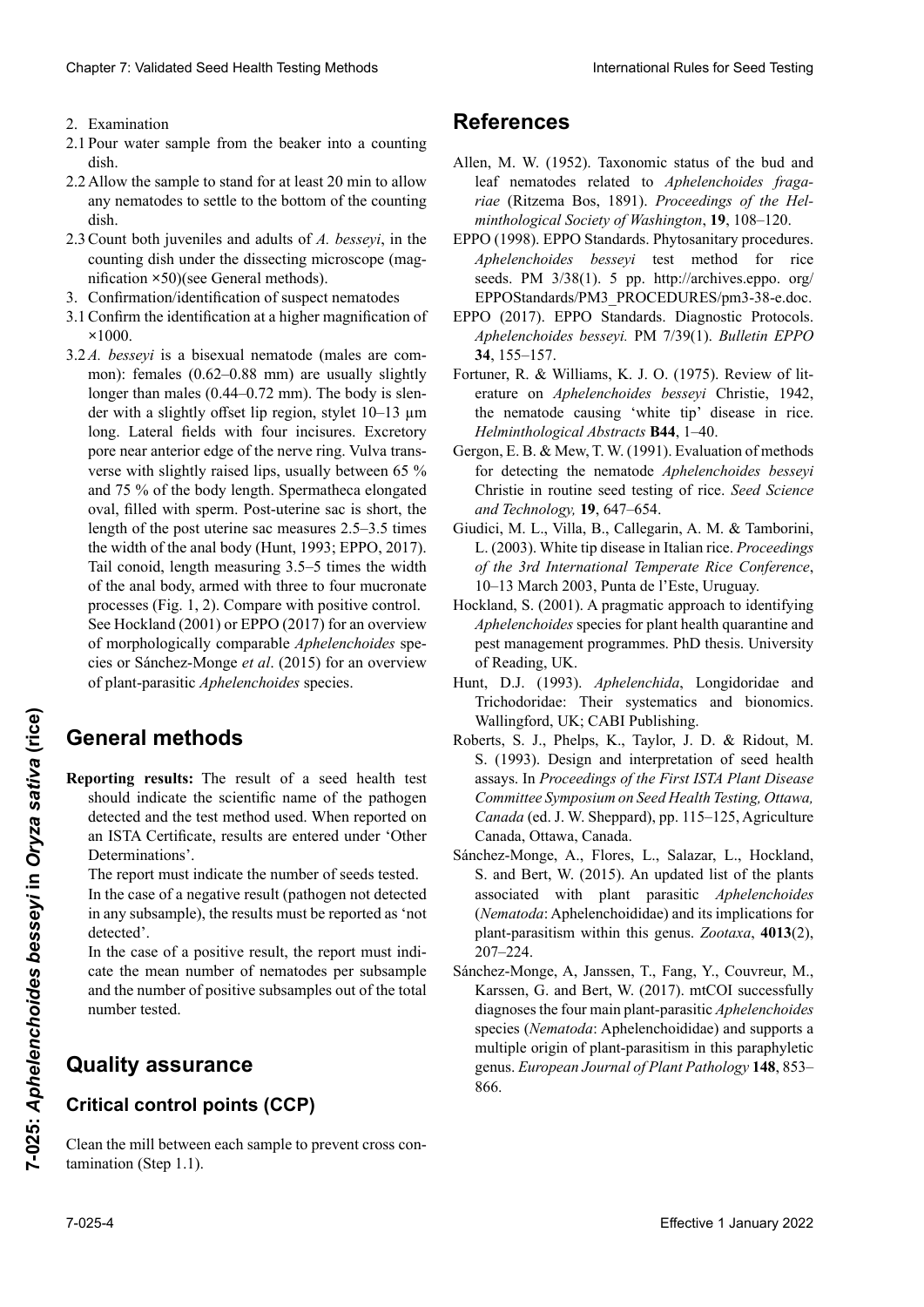## **Validation references**

ISTA (2007). Proposal for a new method for the detection<br>of *Aphelenchoides* bessevi Christie in *Oryza sativa* L. of *Aphelenchoides besseyi* Christie in *Oryza sativa* L. seeds. *Method Validation Reports*. International Seed Testing Association, Bassersdorf, Switzerland. Sánchez-Monge, A, Janssen, T., Fang, Y., Couvreur, M.,



**Figure 1.** A*phelenchoides besseyi* showing details of the lip region and male tail (taken from Allen, 1952). In de aus Allen, 1952).